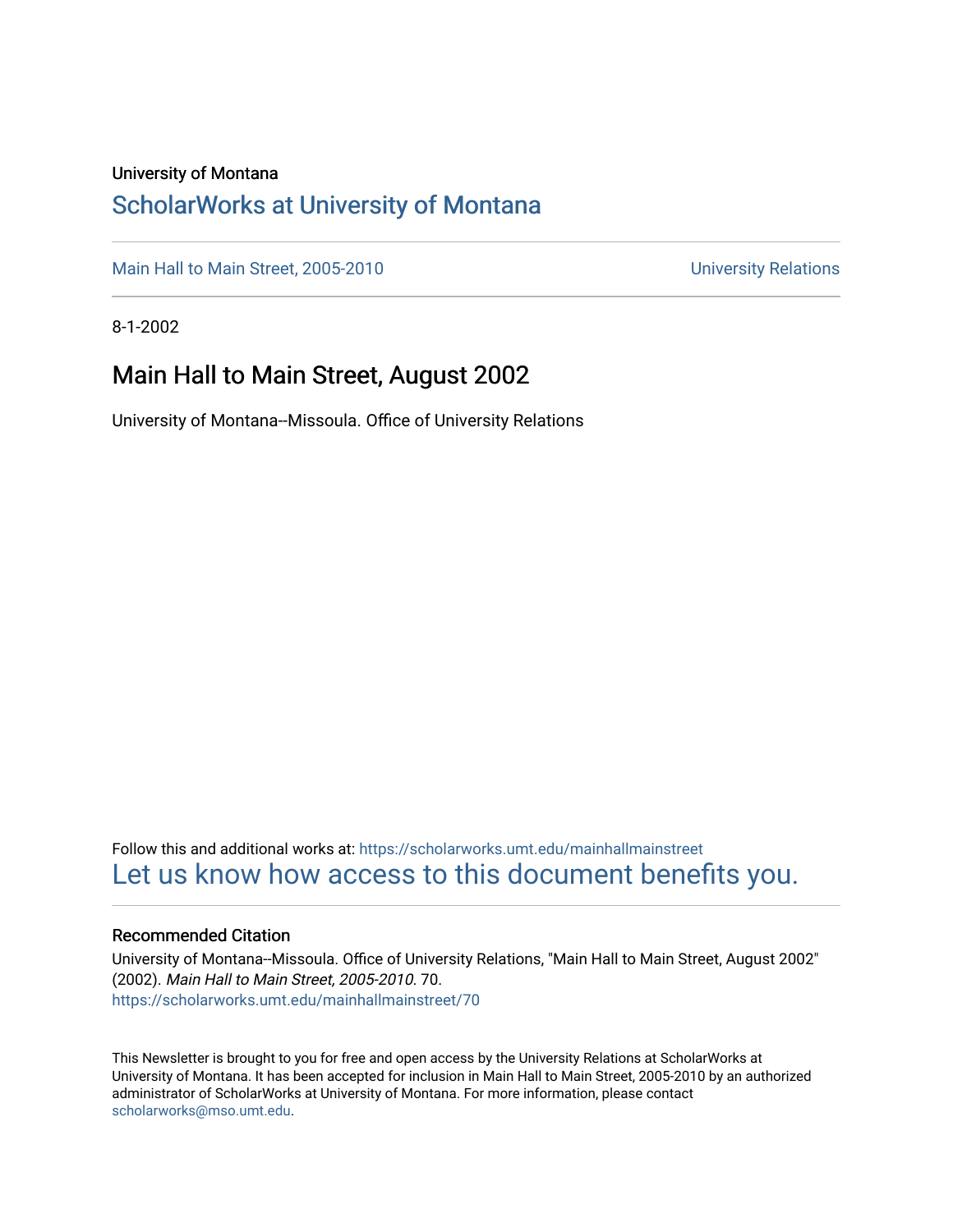**UNIVERSIIY ur LIBRARY**

#### **UNIVERSITY of MONTANA**

JAN 1 6 2003

LIBRARY

**[www.umt.edu/urelations/mainhall](http://www.umt.edu/urelations/mainhall)**

**Main HaH'Main St.**

Vol. 8, No. <sup>8</sup> Connecting Campus and Community August 2002

# First UM diploma returning to campus

University of Montana returns to<br>
campus this fall when the graduate's<br>
descendants donate the historical docu-<br>
ment to the Maureen and Mike Mansfield he first diploma ever issued by The University of Montana returns to campus this fall when the graduate's ment to the Maureen and Mike Mansfield Library.

husband, William Mount Glenny, a travelingrailroadstorekeeper. EllaRobb Glenny used her time in western Montana to earn a degree in education.

UM'sfirstCommencementceremony

**ttlif iflmilniin Slnlf iinnrii nftfihirntiun UniversityOF Montana**  $L$  admitted  $\sim$  bloise Micorolesse with digiting

Achelor of Whilesophy —'<br>Whall the homes reglits and percloges attached thereto<br>In witnes where for hore in the ritgef blesseds and their j

 $15.1898$ 

Our flat

*Mainbeat was monices are formed by the seat of the Main-Branch of Education*<br>with the seat of the University<br><u>I. Andre Loty Company</u>

Peter 3 Rust

 $\frac{1}{\sqrt{2}}$  **f**ux *et* **li**rritai**s** 

The diploma, one oftwo issued during UM's first Commencement on June 8, 1898, is a bachelor of arts awarded to Ella Robb Glenny. who went on to a career as an Iowa schoolteacher.

 $786$ 

"We had the diploma for so long, and we thought The University of Montana might want to have it,"saidDr.William Robb Glenny Jr.,the firstgraduate's grandson and a retired Minnesota pathologist. "We felt it would have much more significance to UM than to our descendants.Wewould like to get a copy, however."

The doctor and his wife, Gretchen, intend to present the

diploma to UM in person sometime in October or November during a planned trip to visit their son in Seattle.

UM already possessesthe otherdiploma from its first graduating class—a bachelor of philosophy presented to Eloise Knowles. A Deer Lodge native, Knowles was a fine arts faculty member at UM from 1898 until her death in 1916. She founded Penetralia, which later became the Mortar Board student honor society, as well as Theta Phi, which became the Kappa Alpha Theta sorority. UM's Knowles residence hall is named for her.

Glenny said his grandmother was an Iowa native who came to Missoula with her

was held at the Union Theater, which was located nearwhere Union Hall nowstands on the north side of Missoula's East Main Street. The major speeches were given by the graduating class: Glenny's topic was "Tendencies in Education", Knowles spoke on "Expression ofThought."The audience reportedly was moved to tears. The diplomas were presented by UM's first president, Oscar J. Craig.

After the graduation ceremony, UM's first alumnae attended a ceremony where the 7-ton cornerstone for University Hall (known informally these days asMain Hall) was laid. The stone was inscribed with "1897," the year construction began.

Glenny said his grandmother gave birth tohis father,WilliamRobbGlennySr., while livinginMissoula.ThenUM'sfirstgraduate returned to Iowa and became a small-town schoolteacherafterher husband's death in the 1920s. She died on Sept. 2, 1951.

The Glenny family has produced several doctors over the years. Glenny, 76, said his greatgrandfather was <sup>a</sup> physician in the Union army during the Civil War. He went into medicine himself, working at United Hospital in St. Paul, Minn., until retiring in 1971. His son, Robb William Glenny, is a research physician at the University of Washington School of Medicine in Seattle.

The family got the idea ofreturning the diploma to UM after Robb William Glenny did a search of his name on the Internet and was surprised by references to his great-grandmother poppingup on UMWeb sites.ThenWilliam Robb

Glenny Jr., while traveling to visit his son in Seattle, decided to pull off the road and stop at the UM campus. He asked some random passersby whom he should talk to about donating the diploma, and he wound up speaking with business school Dean LarryGianchetta,who then directed him to Frank D'Andraia, dean of library services.

"Itseemedliketherightthingtodo,"Glenny said. "We just had it sitting in a closet."

D'Andraia was surprised and delighted by the offer to bring UM's first diploma home. "The library is always seeking unique things relating to the University and its graduates for current and future generations," he said.

#### **This diploma, issued to Eloise Knowles in 1898, is the twin of the Ella Robb Glenny diploma, which returns to campus this fall. Also pictured is the program from UM's first Commencement.**

The Discovery Continues at The University of Montana